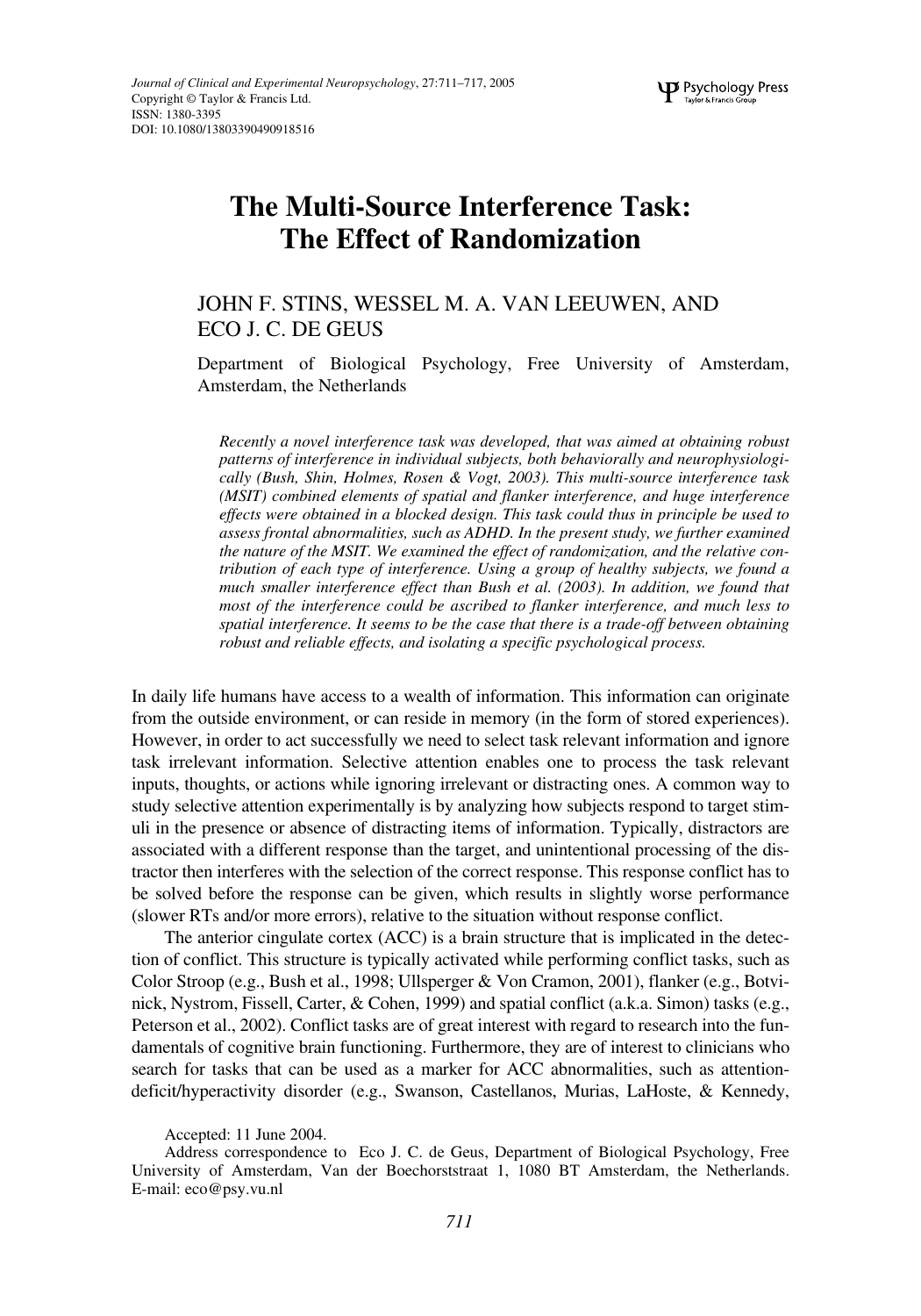1998) and obsessive compulsive disorder (e.g., Van Veen & Carter, 2002). However, the standard interference tasks often do not produce strong and/or consistent enough interference (both behaviorally and neurophysiologically) to be used for diagnostic purposes. In fact, interference is usually only evident after group averaging of the data. This state of affairs led Bush, Shin, Holmes, Rosen, and Vogt (2003) to develop a novel task that was aimed at robustly activating the ACC *within individual subjects*. This task was labeled the Multi-Source Interference Task (MSIT) and, according to the authors, combined both Stroop, flanker, and Simon interference. Using functional magnetic resonance imaging (fMRI), their results indeed revealed significant ACC activation in each of their eight (healthy) subjects. In addition, they found a staggering 312-ms average interference effect, which is orders of magnitude higher than in the more standard interference tasks (typically well below 100 ms).

These promising first results make the MSIT a potential useful addition to the existing neurobehavioral test repertoire. However, before the MSIT can be used for clinical purposes it is important to establish the exact meaning of the performance parameters, most notably the interference effect. We have two questions concerning the interference effect: First, is the size of the effect found by Bush et al. (2003) due to the blocking of the trials? And second, what is the relative contribution of spatial interference and flanker interference to the total interference effect? Our first question is motivated by the fact that Bush et al. (2003) administered the stimuli using a blocked design, i.e., blocks containing only control stimuli were alternated with blocks containing only interference stimuli. However, this grouping of stimuli may induce unknown processing strategies in subjects. In fact, it is more common to administer different stimulus types (congruent vs. incongruent, or control vs. interference) in a random fashion. Randomization of trial types is assumed to prevent subjects from adopting a strategy whereby they, say, adjust their overall level of conflict monitoring on some blocks of trials. Blocking of trials thus creates a potential confound, which may hamper the interpretation of the interference effect. In the present experiment control and interference trials were therefore presented in a random order.

Our second question involves the relative contribution of both types of interference. The MSIT interference stimuli used by Bush et al. (2003) contain elements of flanker interference (distracting items flanking the target) and Simon interference (incongruity between the position of the target and the position of the response). The total interference score can be thought of as the combined influence of both types of interference. However, in order to assess the clinical relevance of the MSIT it would be good to know the relative contribution of both types of interference to the total interference score. For example, with respect to ADHD, we know that patients in general suffer more from flanker interference than controls (e.g., Crone, Jennings, & van der Molen, 2003), whereas both groups suffer to an equal degree from the spatial incongruity between stimulus and response (e.g., Yong-Liang et al., 2000). We decided to explore the relative contribution of the two kinds of interference using a new type of stimulus, which contains only distracting flanker items, but no spatial incongruity between target location within the stimulus array and response location. This manipulation allows us to estimate which type of interference weighs most heavily in the total MSIT interference score.

#### **Method**

#### *Participants*

Thirty-three adult students and staff from both the Vrije Universiteit and the Universiteit van Amsterdam participated (mean age 24.9 years, SD 5.3 years, range 18–43 years;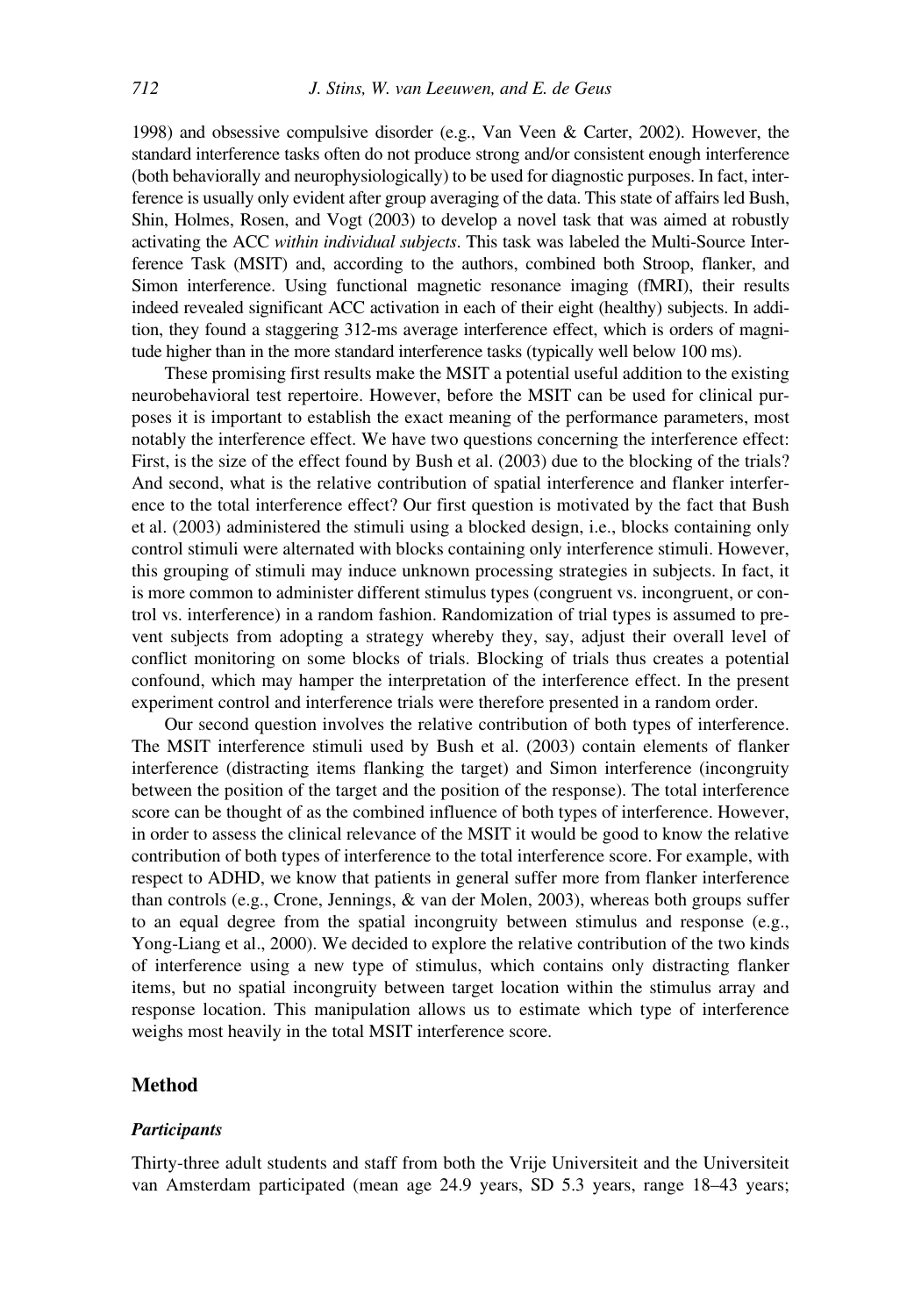26 women, 7 men; 27 right handed, 6 left handed). All participants reported normal or corrected to normal vision and no neurological symptoms.

#### *Material*

Subjects were, during the entire experiment, sitting about 45 cm in front of a computer screen on which all stimuli were presented. Stimuli consisted of a horizontal array of three numbers (1 and/or 2 and/or 3) and/or letters (x) printed in white (font: Tahoma) that appeared in the center of the screen against a black background. The numbers appeared either in a large font (height  $2 \text{ cm}$ ) or in a smaller font (height  $1.5 \text{ cm}$ ). The height of the xes was 1 cm. The width of the array of symbols was between 3.5 and 4 cm, dependent on the stimuli. In front of subjects was a purpose-made button pad with one home button and three response buttons, arranged so that the distance between the home button and each of the three response buttons was the same (14 cm). The distance between each of the response buttons was 8 cm. Subjects were told that the response buttons represented, from left to right, the numbers one, two, and three. Subjects were instructed to keep the homebutton pressed with the fingers of their preferred hand, and to respond to the stimulus by (a) releasing this button as soon as they had decided which response button to press, and then (b) pressing the appropriate response button, and then (c) returning to the home location. Speed and accuracy were stressed.

The computer registered the reaction time (i.e., the interval between stimulus onset and release of the home button), the total time TT (i.e., the interval between stimulus onset and the moment at which the response button was pressed), and which of the three response buttons was pressed. The time it takes to cover the distance between the home button and the response button (the movement time) is simply the difference between total time and reaction time. Our measure of primary interest was the RT which represents the first observable finger movement in response to the stimulus. However, the Bush et al. (2003) study differs in a subtle way from ours, in that they employed key *presses*, instead of key *releases* (as in our design). Therefore, in order to facilitate comparisons between the studies we also examined the TTs.

#### *MSIT task*

Three types of stimuli were used, viz., control, uni-source interference, and multi-source interference stimuli. With all stimuli, subjects had to identify the number that was different from the other two items, and press the corresponding response button. In addition, with both kinds of interference stimuli, the target element was always printed either in a larger or a smaller font than the two distractor elements. In the control stimuli the target element was always printed larger. This size manipulation was also adopted by Bush et al. (2003), but did not affect the RTs.

For each of the three stimuli, we used all possible combinations of target identity, position, flanker identity, and font size. This gives rise to three control stimuli, twelve unisource interference stimuli (the factorial combination of two font sizes, two identities of the flanking numbers, and three target numbers), and twenty-four different multi-source interference stimuli (the factorial combination of two font sizes, two identities of the flanking numbers, three target numbers, and two different positions of the target number). The complete set of stimuli is shown in Table 1.

In the experiment subjects received 150 stimuli; all three types in a random order, and in an equal number. The experiment was preceded by 5 practice trials.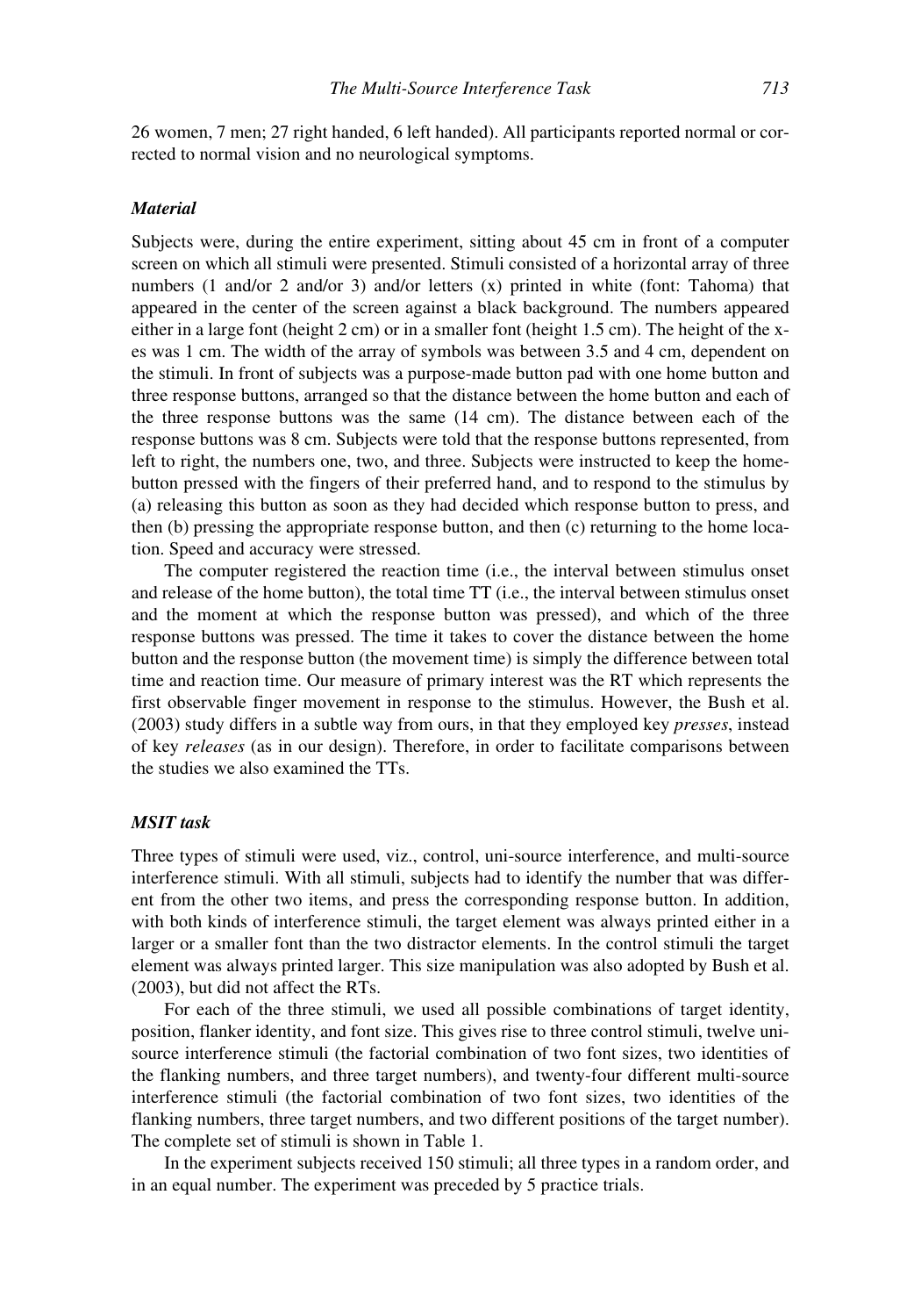# **Table 1**

The complete set of stimuli used in the experiment. Each stimulus consists of a set of three numerals and/or x'es. Note that the odd one is always printed in a smaller or a larger font than the two distractor items.  $S =$  Stimulus.  $R =$  Required response

| Control                                        | Uni-Source interference                                                               |                                                                                       | Multi-Source interference                                                             |                                                                                       |                                                                                       |                                                                                       |
|------------------------------------------------|---------------------------------------------------------------------------------------|---------------------------------------------------------------------------------------|---------------------------------------------------------------------------------------|---------------------------------------------------------------------------------------|---------------------------------------------------------------------------------------|---------------------------------------------------------------------------------------|
| $S - R$<br>$1xx - 1$<br>$x2x - 2$<br>$xx3 - 3$ | $S - R$<br>$122 - 1$<br>$122 - 1$<br>$133 - 1$<br>$133 - 1$<br>$121 - 2$<br>$121 - 2$ | $S - R$<br>$323 - 2$<br>$323 - 2$<br>$113 - 3$<br>$113 - 3$<br>$223 - 3$<br>$223 - 3$ | $S - R$<br>$212 - 1$<br>$212 - 1$<br>$313 - 1$<br>$313 - 1$<br>$221 - 1$<br>$221 - 1$ | $S - R$<br>$331 - 1$<br>$331 - 1$<br>$211 - 2$<br>$211 - 2$<br>$233 - 2$<br>$233 - 2$ | $S - R$<br>$112 - 2$<br>$112 - 2$<br>$332 - 2$<br>$332 - 2$<br>$311 - 3$<br>$311 - 3$ | $S - R$<br>$322 - 3$<br>$322 - 3$<br>$131 - 3$<br>$131 - 3$<br>$232 - 3$<br>$232 - 3$ |

#### *Data Reduction and Analysis*

For each of the three stimulus types we calculated the mean RT and the mean TT, averaged over subjects. The following trials were counted as errors. Trials on which RTs were either faster than 150 ms or slower than 1500 ms, trials on which movement times were either faster than 80 ms or slower than  $1000 \text{ ms}^1$ , and trials that resulted in an incorrect response. We used analyses on variance (ANOVA) to examine the effect of stimulus type on performance.

# **Results**

One subject was excluded from the analyses because she did not follow the instructions. The percentage of trials that were discarded from the remaining subjects due to the criteria described above was 2.0%.

## *Accuracy*

Subjects responded 100% correctly on control stimuli. On average 99.8% of the responses on uni-source interference stimuli were correct, and 96.6% of responses on multi-source interference stimuli were correct. A repeated measures one-way ANOVA on these percentages revealed that these differences were significant (F  $(2,62) = 16.81$ , p < 0.001). Post hoc t-tests (with Bonferroni correction) showed that the level of accuracy on multisource interference stimuli was less than on the other two kinds  $(t(31) = 4.24$  (compared to control), t  $(31) = 4.92$  (compared to uni-source interference)  $p < 0.001$ ). Accuracy on unisource interference stimuli was not statistically different from accuracy on multi-source interference stimuli.

<sup>1</sup>This latter criterion was adopted because it was observed that on rare occassions subjects first raised their hand from the home button in response to the stimulus, and only thereafter — with their hand still in mid air — made a decision which response button to press. This manner of response execution was not as instructed and yielded extraordinary high movement times. Hence the cut-off.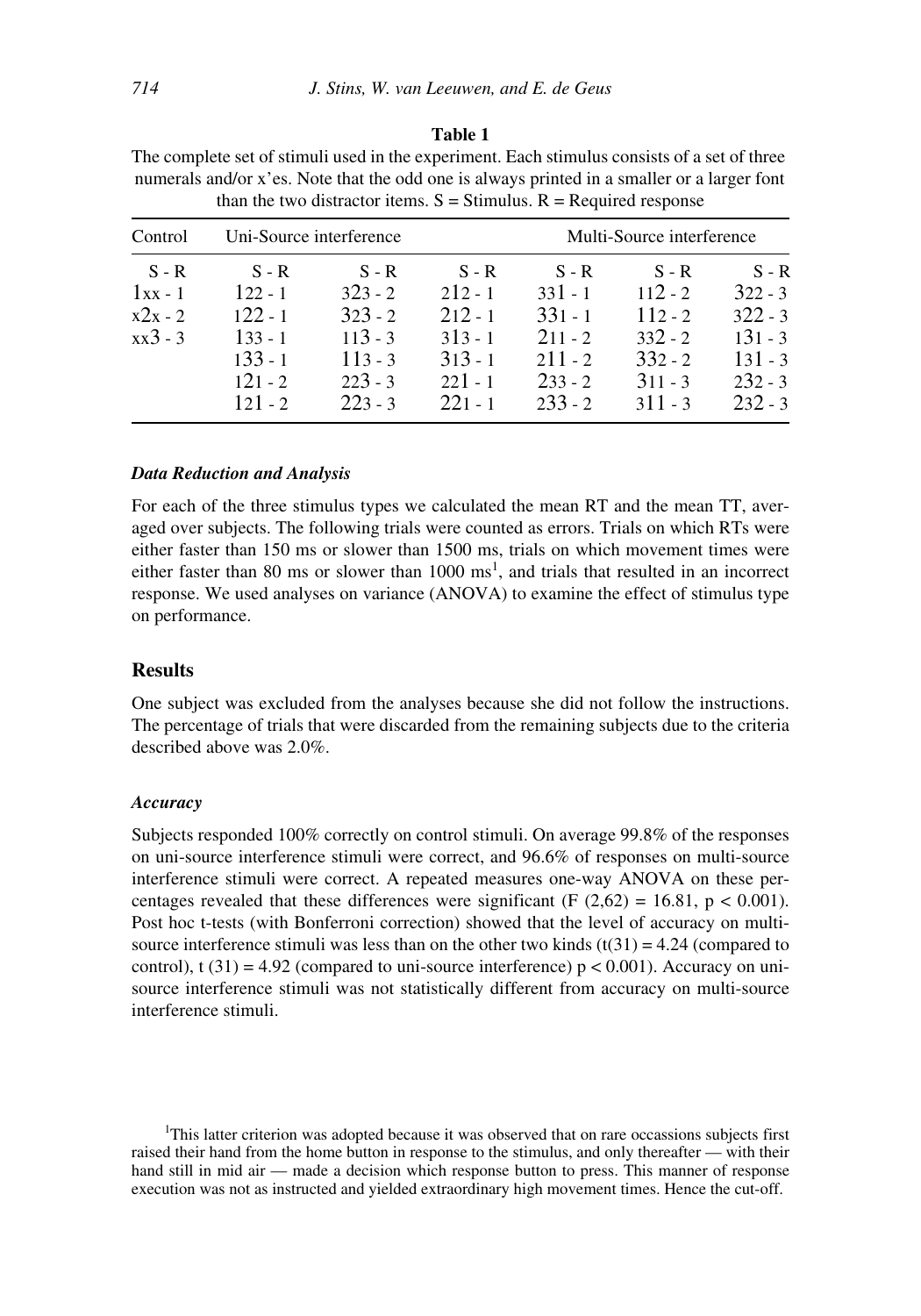# *Reaction Time*

All subjects exhibited a positive uni-source interference effect (RT uni-source interference minus RT control), ranging from 12.12 ms to 139.01 ms, with the exception of one subject, who had a negative 3-ms effect. Further, all had a positive multi-source interference effect (RT multi-source interference minus RT control), ranging from 12.27 ms to 206.46 ms. Finally, 28 subjects exhibited a larger average reaction time on multi-source interference stimuli than on uni-source interference stimuli. This difference ranged from 1.1 ms to 99.54 ms. The mean RT for control, uni-source interference, and multi-source interference stimuli was 495, 550, and 576 ms, respectively. An ANOVA on the RTs revealed that these differences were significant (F  $(2, 62) = 87.23$ , p < 0.001). Post hoc paired t-tests (with Bonferroni corrections) showed that all pair-wise differences were significant: control stimuli versus uni-source interference stimuli:  $t(31) = 9.45$ ,  $p <$ 0.001; uni-source interference stimuli versus multi-source interference stimuli:  $t(31) =$ 5.77, p < 0.001; control stimuli versus multi source interference stimuli: t (31) – 10.18,  $p < 0.001$ .

#### *Total Time*

The same ANOVA performed on the TT yielded a similar pattern of results. The mean TT for control, uni-source interference, and multi-source interference stimuli was 726, 818, and 901 ms, respectively. An ANOVA revealed that these differences were significant  $(F (2,62) = 238.20, p < 0.001)$ . Post hoc paired t-tests (with Bonferroni corrections) showed that all pair-wise differences were significant: control stimuli versus uni-source interference stimuli:  $t(31) = 11.31$ ,  $p < 0.001$ ; uni-source interference stimuli versus multi-source interference stimuli:  $t(31) = 13.19$ ,  $p < 0.001$ ; control stimuli versus multisource interference stimuli:  $t(31) = 18.72$ ,  $p < 0.001$ .

# **Discussion**

This study was designed to further investigate the nature of a newly developed interference task, which yielded highly promising results in the Bush et al. (2003) study. Our study had two aims, related to (a) the effect of blocking on the interference effect, and (b) the relative contribution of the two types of interference to the total interference effect. Starting with the latter, we introduced a third type of stimulus in order to separate these two sources of interference. This uni-source interference stimulus differed only in one respect from the multi-source interference stimulus, namely the absence of spatial conflict between target and response, since the position of the target identity always matched the response position. We hypothesized that the interference effect would be somewhat smaller on uni-source interference stimuli as compared to multi-source interference stimuli. Our hypothesis was confirmed, as our RT analyses revealed a uni-source interference effect of 55 ms and a multi-source interference effect of 81 ms, and even larger effects when the total time was considered. Since we argued that in uni-source interference stimuli the only source of interference was the presence of flankers, it appears that the flanker interference contributes for 55 ms to the overall interference effect. The remaining 26 ms are then due to spatial incompatibility interference. This analysis of course assumes that the two sources of interference behave in an additive fashion, which isn't necessarily so. For example, Hommel (1997) found an underadditive interaction between Simon (in)congruity and flanker (in)congruity. On the other hand, the sizes of the observed interference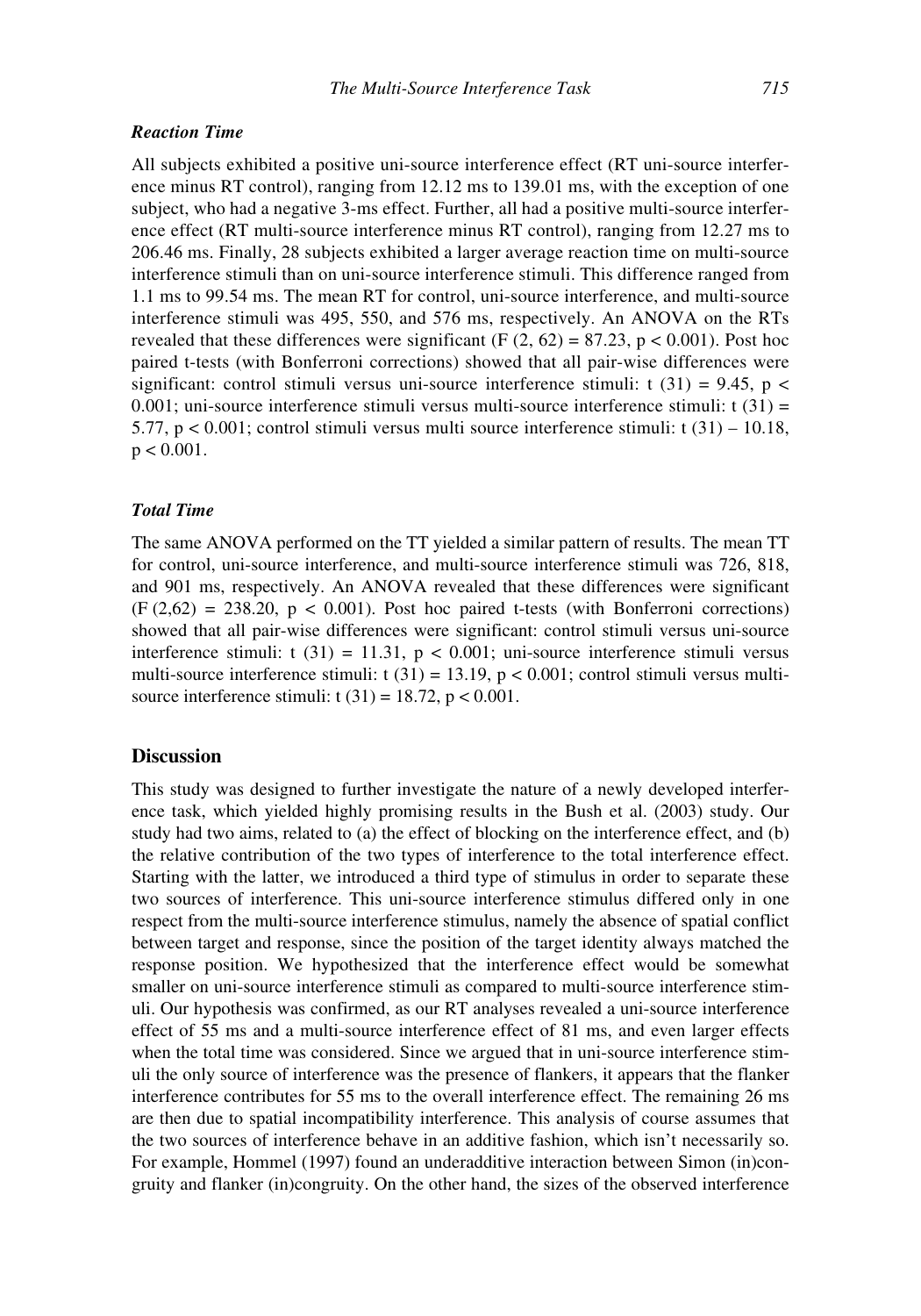effects are clearly consistent with the existing literature (for an overview, see Bush et al., 2003), showing that flanker interference is on average larger than interference due to spatial stimulus-response incongruity.

Our second aim was to investigate the effect of randomization on the interference effect. This manipulation had a huge effect on performance; it dropped from 312 ms (the blocked version of Bush et al., 2003) to 81 ms in our randomized version. It is well-known that in interference experiments the effect of blocking is such that the interference effect is somewhat larger than in a randomized design. For example, the literature suggests that the size of the Simon effect is about 30 ms, whereas when the spatial (in)compatibility between stimulus and response is blocked, the effect is larger; about 50 ms (for an overview of spatial correspondence effects, see Hommel and Prinz, 1997). In a similar vein, it was found in a computerized single-trial version of the Stroop test that the interference effect was larger when the Stroop items (congruent, incongruent, and neutral) were presented in blocks than when they varied on a trial-by-trial basis (Salo, Henik, & Robertson, 2001). It thus seems to be the case that our smaller interference effect is due to our randomization manipulation.

However, the huge discrepancy between the *size* of our interference effect and Bush et al.'s (2003) is puzzling, for which we present the following tentative explanation. Simply put, we believe that the blocks of control stimuli and interference stimuli used by Bush et al. (2003) differ in more than one respect. Although their assumption, which is based on subtractive logic, is that the only difference between the blocks concerns the presence or absence of interference, we can think of at least two other important differences that may differentially affect RT. First, with the control stimuli there was strictly speaking no need to process the identity of the item. Given that the position of the odd one out was always congruent with its position, subjects needed in principle only to attend to the position within the array that visually "popped out" from the rest, and press the spatially compatible response button. Thus in a block of control stimuli there was no need for subjects to engage in semantic processing, whereas this type of processing was essential in the block of interference stimuli. Second, and relatedly, it might be the case that during blocks of control trials subjects resorted to a strategy involving simple and automatic stimulus-toresponse translation, which requires limited attentional resources. As a result, their level of arousal was arguably lower than during blocks of interference trials, which are clearly attention demanding.

If this line of reasoning is correct, it is not surprising that Bush et al. (2003) found such strong effects (both behaviorally and neurophysiologically), because the two experimental conditions are different in so many respects, for example computationally and energetically. On the other hand, this state of affairs makes it difficult to determine exactly which processes are involved in the two task versions which, in turn, may limit the validity of the MSIT for diagnostic purposes. Future versions of the MSIT should try to keep the level of semantic processing constant across conditions, by either requiring subjects to always engage in semantic processing, or by devising interference stimuli (uni or multi source) that do not require semantic processing at all, for example, with elementary visual symbols.

In general, our experimental efforts are guided by two demands; the demand to obtain robust and reliable effects, and the demand to isolate and capture a well-defined psychological construct. These two demands are often in conflict, because a gain in one tends to lead to a loss in the other. The Bush et al. (2003) study was aimed at obtaining robust and reliable effects; our own research efforts were guided by the wish to isolate a specific psychological process. The ideal neuropsychological test should satisfy both criteria.